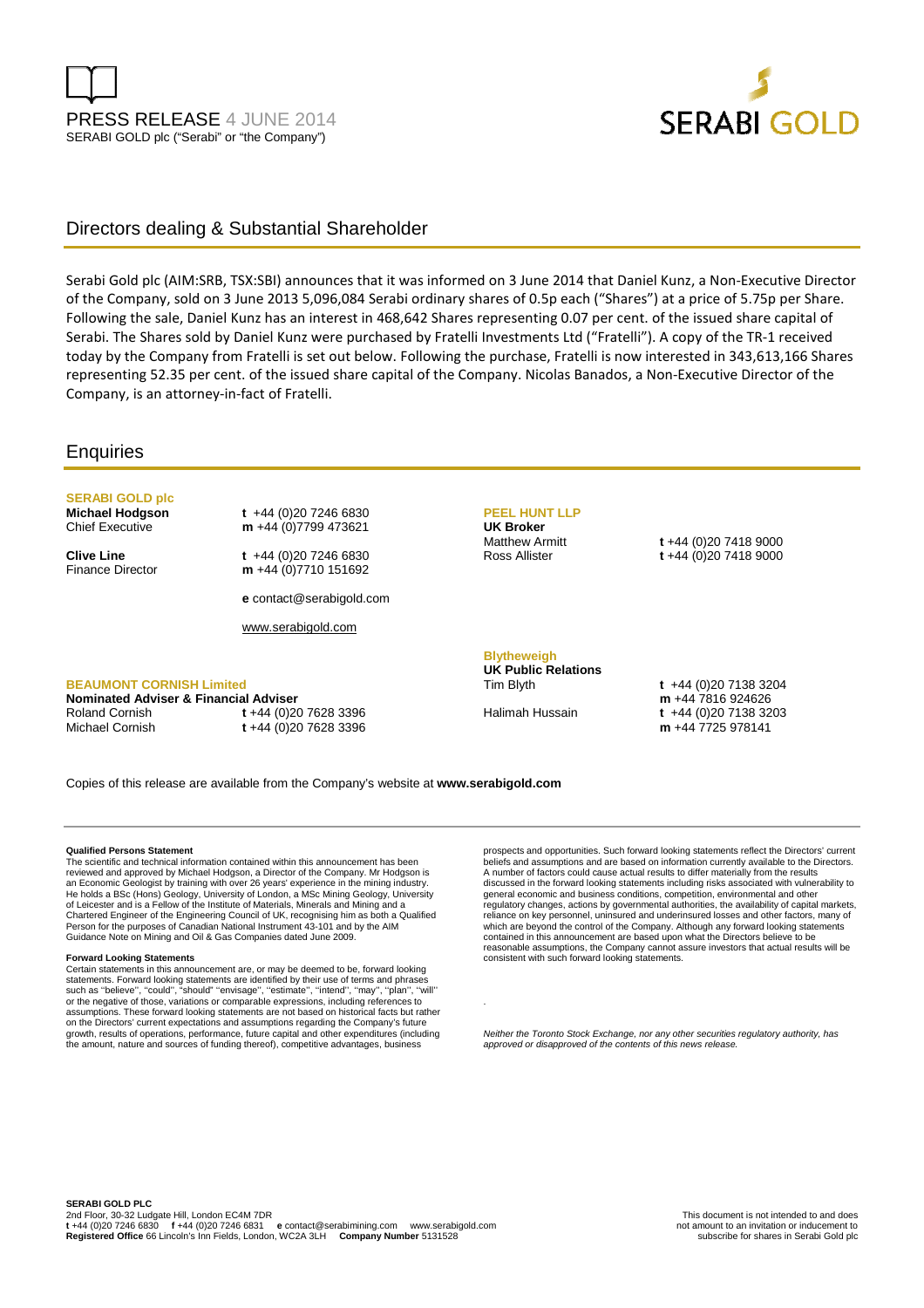



## **TR-1: NOTIFICATION OF MAJOR INTEREST IN SHARES<sup>i</sup>**

| 1. Identity of the issuer or the underlying issuer<br>of existing shares to which voting rights are<br>attached: ii                                                |              |                           | Serabi Gold PLC |
|--------------------------------------------------------------------------------------------------------------------------------------------------------------------|--------------|---------------------------|-----------------|
| 2 Reason for the notification (please tick the appropriate box or boxes):                                                                                          |              |                           |                 |
| An acquisition or disposal of voting rights                                                                                                                        |              |                           | X               |
| An acquisition or disposal of qualifying financial instruments which may result in the acquisition<br>of shares already issued to which voting rights are attached |              |                           |                 |
| An acquisition or disposal of instruments with similar economic effect to qualifying financial<br>instruments                                                      |              |                           |                 |
| An event changing the breakdown of voting rights                                                                                                                   |              |                           |                 |
| Other (please<br>specify):                                                                                                                                         |              |                           |                 |
| 3. Full name of person(s) subject to the<br>notification obligation: "                                                                                             |              | Fratelli Investments Ltd. |                 |
| 4. Full name of shareholder(s)<br>(if different from 3.): $\mu$                                                                                                    |              |                           |                 |
| 5. Date of the transaction and date on<br>which the threshold is crossed or<br>reached: V                                                                          | 03 June 2014 |                           |                 |
| 6. Date on which issuer notified:                                                                                                                                  |              | 04 June 2014              |                 |
| 7. Threshold(s) that is/are crossed or<br>reached: Vi, Vii                                                                                                         |              | Above 52%                 |                 |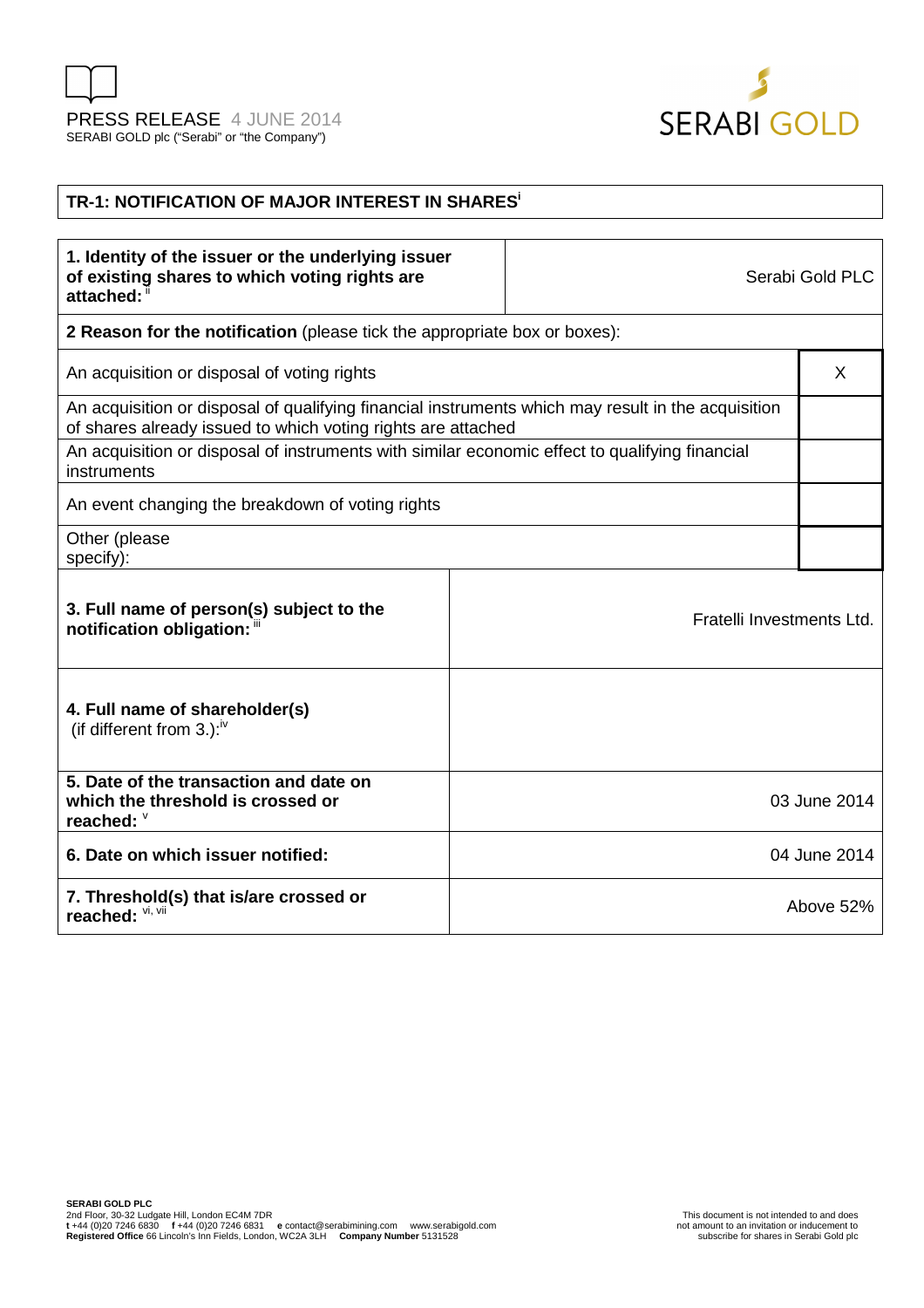

| 8. Notified details:                                                                     |                     |                                                      |                            |                                   |                        |                                    |                 |
|------------------------------------------------------------------------------------------|---------------------|------------------------------------------------------|----------------------------|-----------------------------------|------------------------|------------------------------------|-----------------|
| A: Voting rights attached to shares Vili, ix                                             |                     |                                                      |                            |                                   |                        |                                    |                 |
| <b>Situation previous</b><br>Class/type of<br>to the triggering<br>shares<br>transaction |                     | Resulting situation after the triggering transaction |                            |                                   |                        |                                    |                 |
| if possible<br>using                                                                     | <b>Number</b><br>Οf | <b>Number</b><br>Οf                                  | <b>Number</b><br>of shares | <b>Number of voting</b><br>rights |                        | % of voting<br>rights <sup>x</sup> |                 |
| the ISIN CODE                                                                            | <b>Shares</b>       | Voting<br><b>Rights</b>                              | <b>Direct</b>              | Direct <sup>xi</sup>              | <b>Indirect</b><br>xii | <b>Direct</b>                      | <b>Indirect</b> |
| GB00B4T0YL7                                                                              | 338,517,08<br>2     | 338,517,08<br>2                                      | 343,613,16<br>6            | 343,613,16<br>6                   |                        | 52.35%                             |                 |

| <b>B: Qualifying Financial Instruments</b>           |                               |                                              |                                                                                                           |                        |
|------------------------------------------------------|-------------------------------|----------------------------------------------|-----------------------------------------------------------------------------------------------------------|------------------------|
| Resulting situation after the triggering transaction |                               |                                              |                                                                                                           |                        |
| Type of<br>financial<br>instrument                   | <b>Expiration</b><br>date $x$ | Exercise/<br><b>Conversion Period</b><br>xiv | <b>Number of voting</b><br>rights that may be<br>acquired if the<br>instrument is<br>exercised/converted. | % of voting<br>rights  |
| <b>WARRENTS</b><br>(UNLISTED)                        | 4 MARCH<br>2016               | <b>EXERCISABLE</b>                           | 76,250,000                                                                                                |                        |
| <b>WARRENTS</b><br>(UNLISTED)                        | 17<br><b>JANUARY</b><br>2015  | <b>EXERCISABLE</b>                           | 8,135,035                                                                                                 | 11.39% (see 13, below) |

| C: Financial Instruments with similar economic effect to Qualifying Financial Instruments XV, XVI |                          |                                 |                                                    |                                                           |                                                  |              |
|---------------------------------------------------------------------------------------------------|--------------------------|---------------------------------|----------------------------------------------------|-----------------------------------------------------------|--------------------------------------------------|--------------|
| Resulting situation after the triggering transaction                                              |                          |                                 |                                                    |                                                           |                                                  |              |
| Type of<br>financial<br>instrument                                                                | <b>Exercise</b><br>price | <b>Expiratio</b><br>n date xvii | Exercise/<br><b>Conversi</b><br>on period<br>xviii | <b>Number of voting</b><br>rights instrument<br>refers to | % of voting rights $\frac{x}{x}$ , $\frac{x}{x}$ |              |
|                                                                                                   |                          |                                 |                                                    |                                                           | <b>Nominal</b>                                   | <b>Delta</b> |
|                                                                                                   |                          |                                 |                                                    |                                                           |                                                  |              |

| Total (A+B+C)           |                             |
|-------------------------|-----------------------------|
| Number of voting rights | Percentage of voting rights |
| 427,998,201             | 57.78% (see 13, below)      |